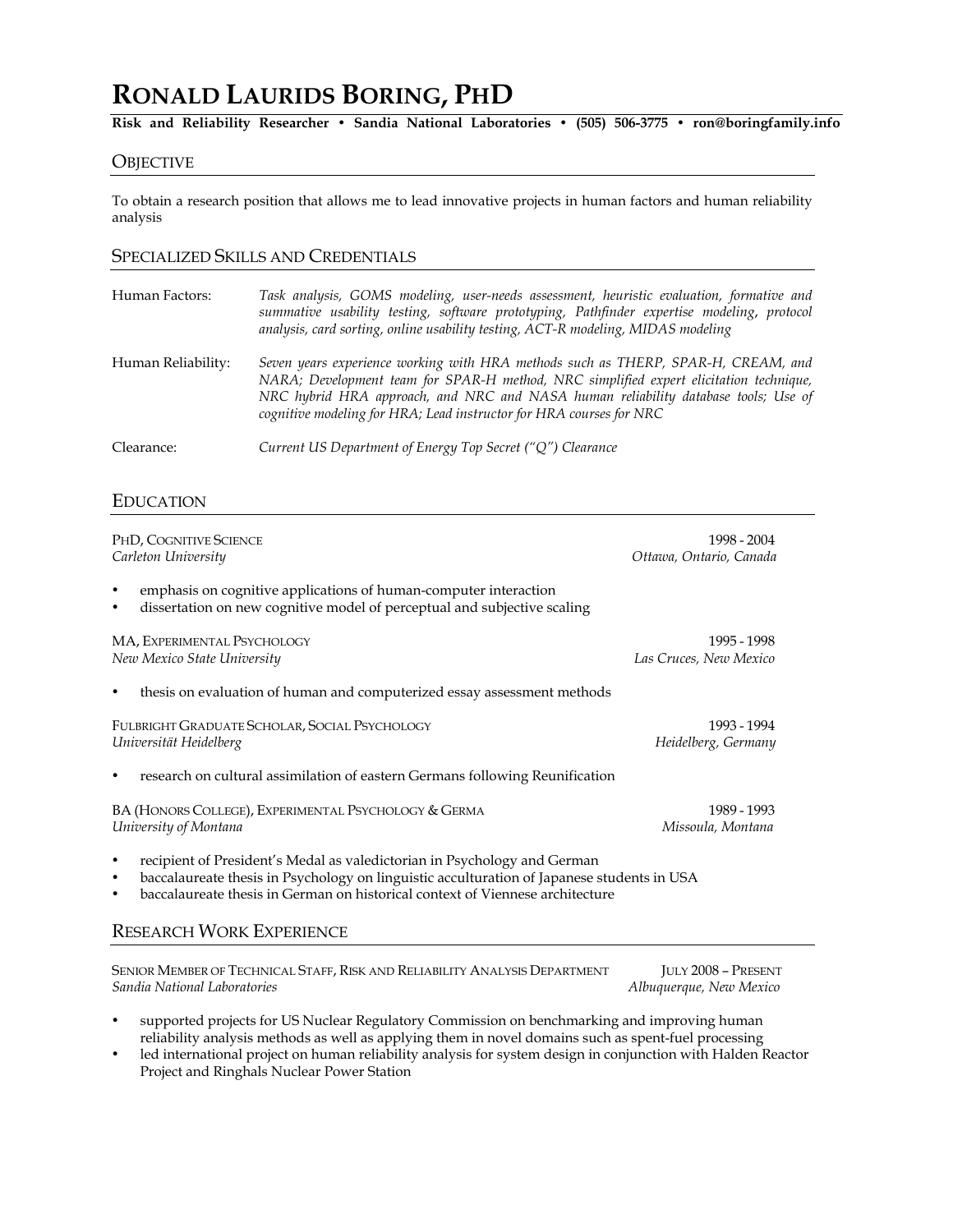# RESEARCH WORK EXPERIENCE (CONTINUED)

VISITING SCIENTIST, MAN-TECHNOLOGY ORGANISATION FEBRUARY 2007 – FEBRUARY 2008 *Halden Reactor Project Halden, Norway*

- developed analysis methods for control room simulator studies of nuclear power plants
- facilitated efforts to use control room simulator data for validation of human reliability analysis methods

PRINCIPAL SCIENTIST, HUMAN FACTORS GROUP JUNE 2003 – JULY 2008 *Idaho National Laboratory Idaho Falls, Idaho*

- served as Principal Investigator on US Nuclear Regulatory Commission, Department of Homeland Security, and NASA risk related projects using human reliability analysis methods
- designed human performance databases for use within the US Nuclear Regulatory Commission and NASA
- developed expert estimation technique for US Nuclear Regulatory Commission
- created hybrid approach to use human reliability analysis for software usability

| USABILITY ENGINEERING INTERN, EXPEDIA USER EXPERIENCE GROUP                                                                                                                                                                                                    | SUMMER 2001             |  |  |
|----------------------------------------------------------------------------------------------------------------------------------------------------------------------------------------------------------------------------------------------------------------|-------------------------|--|--|
| Expedia Corporation                                                                                                                                                                                                                                            | Redmond, Washington     |  |  |
| served as usability engineer for business related online travel features<br>developed, tested, and documented new travel features<br>designed Expedia's usability Web site                                                                                     |                         |  |  |
| USABILITY ENGINEERING INTERN, CONSUMER USABILITY GROUP                                                                                                                                                                                                         | SUMMER 2000             |  |  |
| Microsoft Corporation                                                                                                                                                                                                                                          | Redmond, Washington     |  |  |
| served as primary usability engineer for MSN Messenger Service<br>$\bullet$<br>led testing of software localization effort and international telephony features<br>designed and conducted experiments on distraction and attention for Microsoft Research<br>٠ |                         |  |  |
| GUEST RESEARCHER, INSTITUTE OF INFORMATION TECHNOLOGY                                                                                                                                                                                                          | SPRING <sub>2000</sub>  |  |  |
| National Research Council of Canada                                                                                                                                                                                                                            | Ottawa, Ontario, Canada |  |  |
| developed user-modeling architecture for intelligent software agents in e-commerce applications                                                                                                                                                                |                         |  |  |
| RESEARCH ASSISTANT, QUALITY OF SERVICE PROJECT                                                                                                                                                                                                                 | 1998 - 2000             |  |  |
| CURE Lab, Carleton University                                                                                                                                                                                                                                  | Ottawa, Ontario, Canada |  |  |
| evaluated and maintained hardware and software in usability laboratory<br>developed experimental testing procedures for streaming media research project<br>$\bullet$<br>programmed prototypes and conducted usability testing                                 |                         |  |  |
| <b>USABILITY TESTER, INFOVIEW</b>                                                                                                                                                                                                                              | 1997 - 1998             |  |  |
| Computing Research Laboratory, NMSU                                                                                                                                                                                                                            | Las Cruces, New Mexico  |  |  |
| conducted testing and designed improvements for US Department of Defense information retrieval system                                                                                                                                                          |                         |  |  |
| <b>INSTRUCTIONAL DESIGNER, STEP-UP GERMAN</b>                                                                                                                                                                                                                  | 1997 - 1998             |  |  |
| ProOne Software                                                                                                                                                                                                                                                | Las Cruces, New Mexico  |  |  |
| developed instructional content for commercial educational software package                                                                                                                                                                                    |                         |  |  |
| RESEARCH ASSISTANT, OLEADA                                                                                                                                                                                                                                     | 1995 - 1996             |  |  |
| Computing Research Laboratory, NMSU                                                                                                                                                                                                                            | Las Cruces, New Mexico  |  |  |

• performed user evaluation and developed design recommendations for voice interface for US Department of Defense document translation software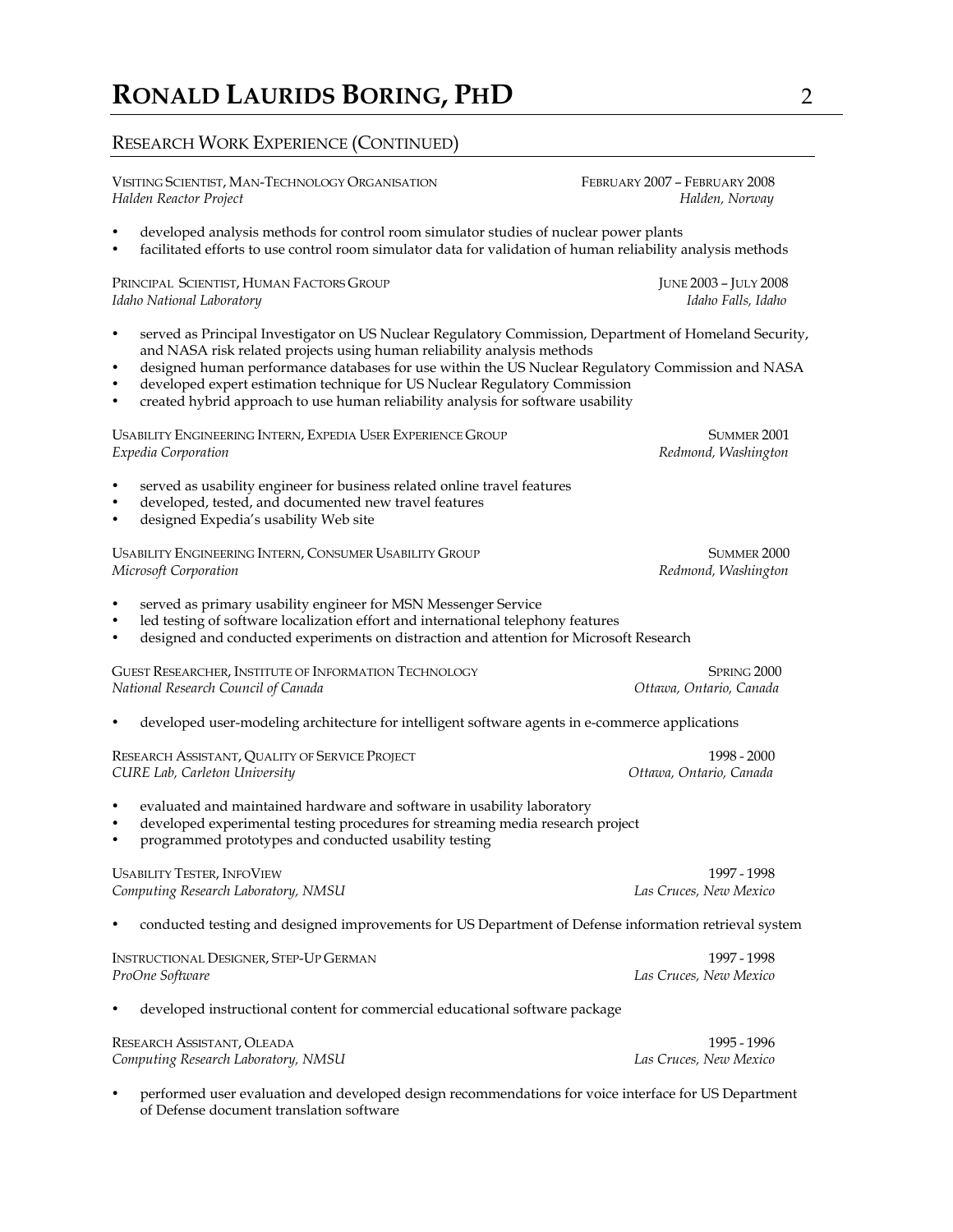# TEACHING EXPERIENCE

| <b>INVITED LECTURER</b>                                                                                                                                                                                                                                                                                                                                                                                                                                                                                                                                                                                                                                                                                                                                                          | <b>VARIOUS</b>                                                                                          |
|----------------------------------------------------------------------------------------------------------------------------------------------------------------------------------------------------------------------------------------------------------------------------------------------------------------------------------------------------------------------------------------------------------------------------------------------------------------------------------------------------------------------------------------------------------------------------------------------------------------------------------------------------------------------------------------------------------------------------------------------------------------------------------|---------------------------------------------------------------------------------------------------------|
| Society for Human Performance in Extreme Environments, October 2009<br>$\bullet$<br>Ringhals Nuclear Power Station, Human Reliability Analysis Short Course, April 2009<br>$\bullet$<br>US National Academy of Engineering, September 2008<br>$\bullet$<br>Danish Society of Engineers, Human Reliability Analysis Professional Course, November 2007<br>$\bullet$<br>Bechtel Bettis Laboratory, Human Reliability Analysis Short Course, November 2007<br>$\bullet$<br>Ringhals Nuclear Power Station, Human Reliability Analysis Short Course, October 2007<br>$\bullet$<br>Norwegian University of Science and Technology, Human Factors Short Course, October 2007<br>$\bullet$<br>Massachusetts Institute of Technology, Human Safety Symposium, December 2006<br>$\bullet$ |                                                                                                         |
| <b>LEAD INSTRUCTOR</b>                                                                                                                                                                                                                                                                                                                                                                                                                                                                                                                                                                                                                                                                                                                                                           | 2005 - PRESENT                                                                                          |
| US Nuclear Regulatory Commission                                                                                                                                                                                                                                                                                                                                                                                                                                                                                                                                                                                                                                                                                                                                                 | Washington, DC                                                                                          |
| $\bullet$                                                                                                                                                                                                                                                                                                                                                                                                                                                                                                                                                                                                                                                                                                                                                                        | developed curriculum, course materials, and assessment materials, and taught week-long intensive        |
| fuels branches                                                                                                                                                                                                                                                                                                                                                                                                                                                                                                                                                                                                                                                                                                                                                                   | professional development courses in human reliability analysis for reactor regulatory and materials and |
| ADJUNCT FACULTY MEMBER, PSYCHOLOGY DEPARTMENT                                                                                                                                                                                                                                                                                                                                                                                                                                                                                                                                                                                                                                                                                                                                    | 2005 - Present                                                                                          |
| Brigham Young University-Idaho                                                                                                                                                                                                                                                                                                                                                                                                                                                                                                                                                                                                                                                                                                                                                   | Rexburg, Idaho                                                                                          |
| $\bullet$<br>Psychology course on Human Factors and Ergonomics<br>supervised thesis research for undergraduate Psychology students<br>$\bullet$                                                                                                                                                                                                                                                                                                                                                                                                                                                                                                                                                                                                                                  | developed curriculum, Web site, and assessment materials for fourth-year joint Computer Science and     |
| <b>INSTRUCTOR, PSYCHOLOGY DEPARTMENT</b>                                                                                                                                                                                                                                                                                                                                                                                                                                                                                                                                                                                                                                                                                                                                         | 2001                                                                                                    |
| Carleton University                                                                                                                                                                                                                                                                                                                                                                                                                                                                                                                                                                                                                                                                                                                                                              | Ottawa, Ontario, Canada                                                                                 |
| taught second-year undergraduate History of Psychology course<br>$\bullet$<br>developed curriculum, Web site, and assessment materials<br>$\bullet$                                                                                                                                                                                                                                                                                                                                                                                                                                                                                                                                                                                                                              |                                                                                                         |
| <b>INSTRUCTOR, PSYCHOLOGY DEPARTMENT</b>                                                                                                                                                                                                                                                                                                                                                                                                                                                                                                                                                                                                                                                                                                                                         | 1995 - 1998                                                                                             |
| New Mexico State University                                                                                                                                                                                                                                                                                                                                                                                                                                                                                                                                                                                                                                                                                                                                                      | Las Cruces, New Mexico                                                                                  |
|                                                                                                                                                                                                                                                                                                                                                                                                                                                                                                                                                                                                                                                                                                                                                                                  | taught research lab sections for Introductory Psychology and Introductory Experimental Methods courses  |
| ENGLISH INSTRUCTOR, CENTRAL LANGUAGE LABORATORY                                                                                                                                                                                                                                                                                                                                                                                                                                                                                                                                                                                                                                                                                                                                  | 1994 - 1995                                                                                             |
| Universität Heidelberg                                                                                                                                                                                                                                                                                                                                                                                                                                                                                                                                                                                                                                                                                                                                                           | Heidelberg, Germany                                                                                     |
|                                                                                                                                                                                                                                                                                                                                                                                                                                                                                                                                                                                                                                                                                                                                                                                  |                                                                                                         |

• designed curriculum and taught full-time university-level English-as-a-Foreign-Language courses

# PROFESSIONAL ACTIVITIES

Member, Conference Executive Planning Committee, *Human Factors and Ergonomics Society*, 2004 - present Vice Chairperson*, IFIP Working Group 13.5 on Human Error, Safety, and System Design*, 2005 - present Publication Chair and Editor, *IEEE 2007 Conference on Human Factors for Nuclear Power Plants* Journal Reviewer, *Reliability Engineering and System Safety* and *Safety Science*  Demonstrations Chair and Organizer, *ACM CHI 2004 Conference* Student Posters Chair and Organizer, *ACM CHI 2002 Conference* Co-Editor, *ACM SIGCHI Bulletin*, 2000 - 2003 Guest Editor, *ACM Crossroads Journal* Special Issue on Cognitive Science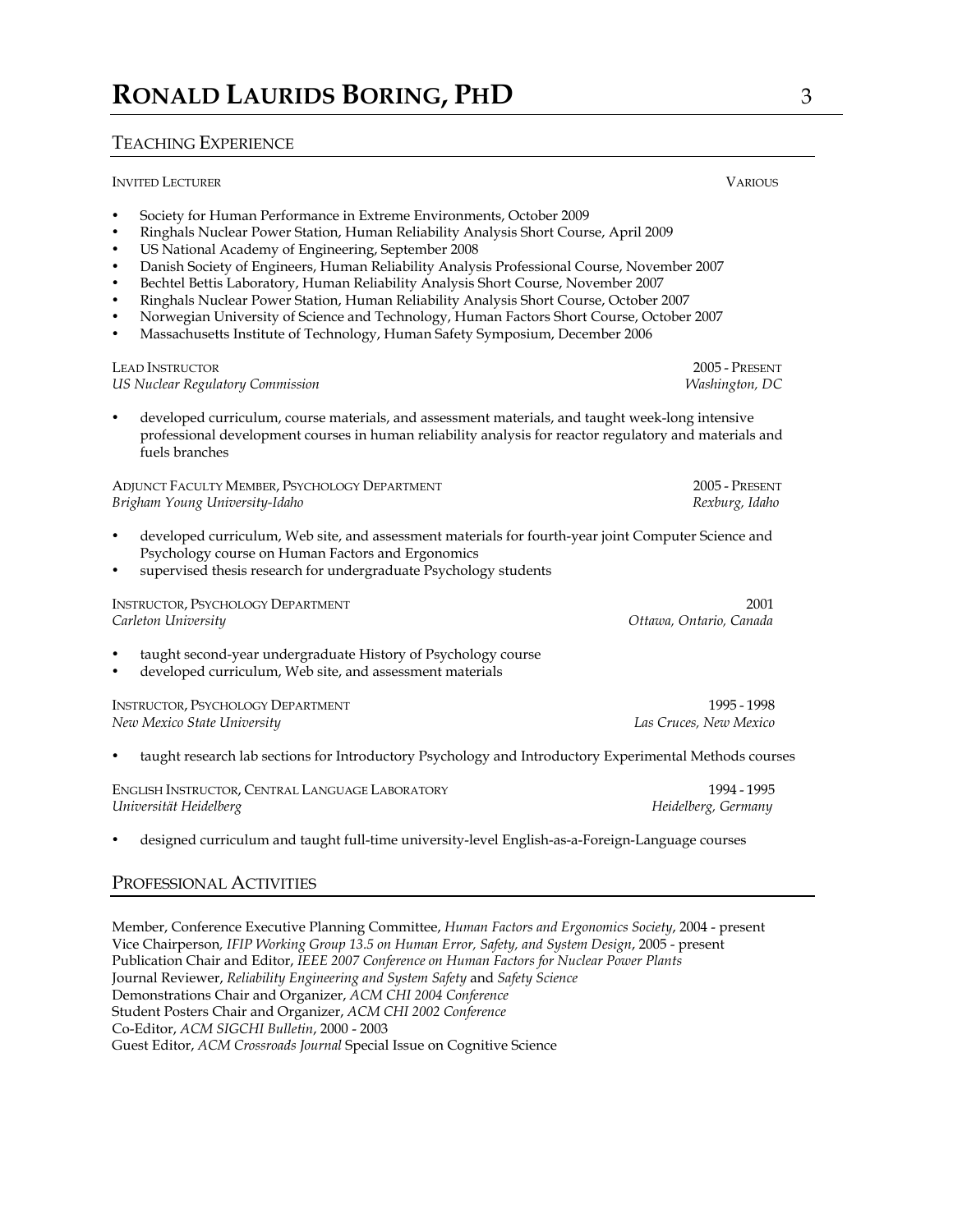## PROFESSIONAL MEMBERSHIPS

American Nuclear Society (ANS) Association for Psychological Science (APS) Human Factors and Ergonomics Society (HFES) International Federation of Information Processing (IFIP) Society for Human Performance in Extreme Environments (SHPEE)

# ACADEMIC AWARDS & HONORS

Carleton University Dissertation Grant Carleton University Graduate Fellowship Fulbright Commission Full Academic Scholarship University of Montana Presidential Medal as Valedictorian in Psychology and German University of Montana Presidential Full Scholarship Montana University System Scholarship

## REFEREED PUBLICATIONS

## **2009 (Includes Published or In Print Work)**

Boring, R.L. (2009). Human reliability analysis in cognitive engineering. *Frontiers of Engineering: Reports on Leading-Edge Engineering from the 2008 Symposium* (pp. 103-110). Washington, DC: National Academy of Engineering.

Boring, R.L. (2009). Human factors data requirements for human reliability analysis: Preliminary thoughts. *Sixth American Nuclear Society International Topical Meeting on Nuclear Plant Instrumentation, Control, and Human-Machine Interface Technologies*, 1-8.

Boring, R.L. (2009). Using nuclear power plant training simulators for operator performance and human reliability research. *Sixth American Nuclear Society International Topical Meeting on Nuclear Plant Instrumentation, Control, and Human-Machine Interface Technologies*, 1-12.

Boring, R.L. (2009). Reconciling resilience with reliability: The complementary nature of resilience engineering and human reliability analysis. *Proceedings of the 53rd Annual Meeting of the Human Factors and Ergonomics Society,* 1589- 1593*.*

Boring, R.L., Hendrickson, S.M.L., Forester, J.A., Tran, T.Q., & Lois, E. (In print). Issues in benchmarking human reliability methods: A literature review. *Reliability Engineering and System Safety.*

Boring, R.L., Oxstrand, J., & Hildebrandt, M. (2009). Human reliability analysis for control room upgrades. *Proceedings of the 53rd Annual Meeting of the Human Factors and Ergonomics Society,* 1584-1588*.*

Boring, R.L., Roth, E., Straeter, O., Laumann, K., Blackman, H.S., Oxstrand, J., & Persensky, J.J. (2009). Is human reliability relevant to human factors? *Proceedings of the 53rd Annual Meeting of the Human Factors and Ergonomics Society,* 610-614*.*

Hildebrandt, M., Oxstrand, J., & R.L. Boring. (2009). Living HRA: Building new communities of practice for proactive safety management. *Proceedings of the 53rd Annual Meeting of the Human Factors and Ergonomics Society,* 1579- 1583.

Oxstrand, J., & Boring, R.L. (2009). Human reliability for design applications at a Swedish nuclear power plant: Preliminary findings and principles from a user-needs analysis. *Proceedings of the Second International Symposim on Resilient Control Systems,* 5-10.

Oxstrand, J., & Boring, R.L. (2009). *Human Reliability Guidance—How to Increase the Synergies between Human Reliability, Human Factors, and System Design and Engineering. Phase 1: The Nordic Point of View—A User Needs Analysis, NKS-R-2009\_77 Interim Report.* Roskilde, Denmark: Nordisk Kernesikkerhedsforskning.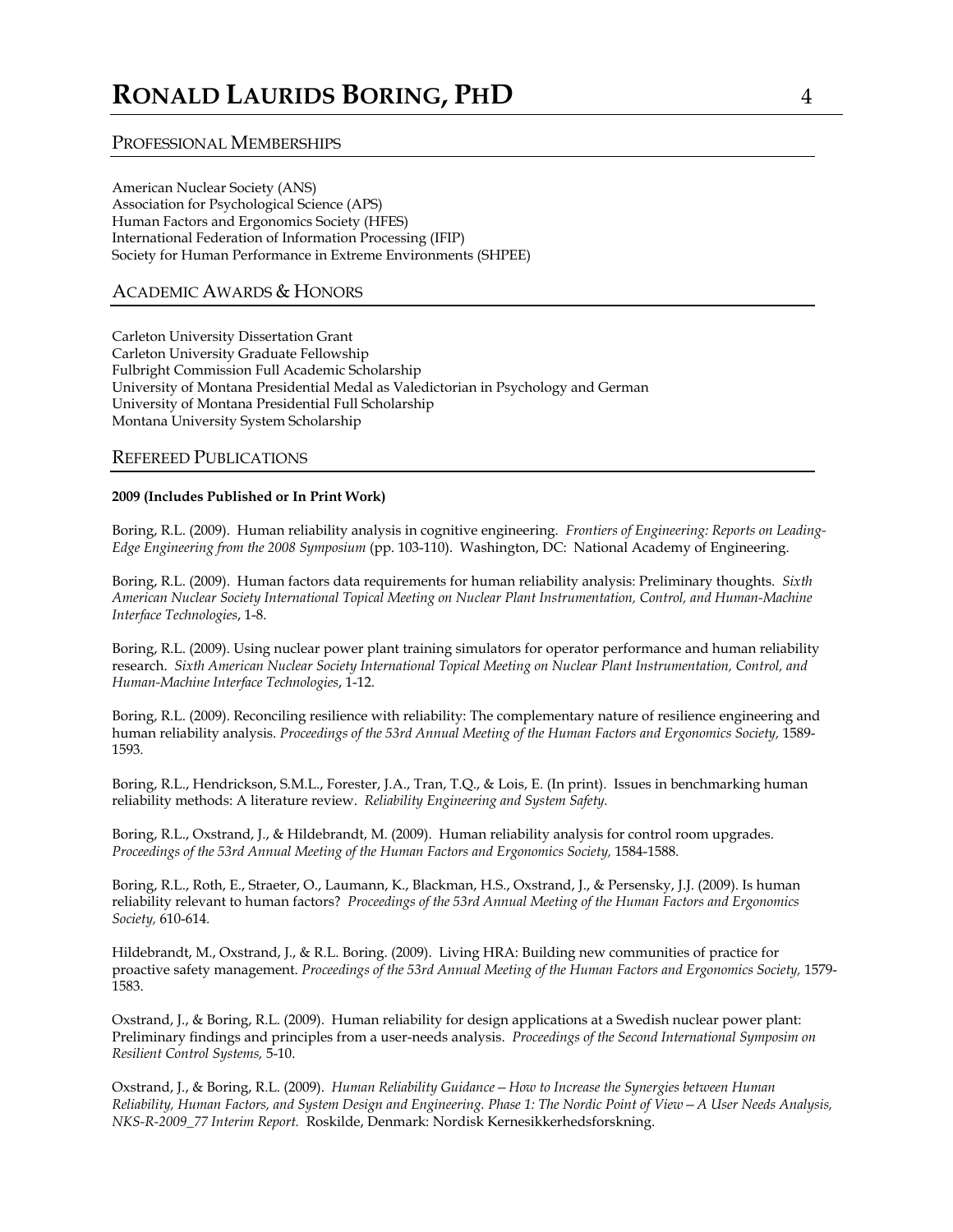## **2008**

Blackman, H.S., Gertman, D.I., & Boring, R.L. (2008). Human error quantification using performance shaping factors in the SPAR-H method. *Proceedings of the 52nd Annual Meeting of the Human Factors and Ergonomics Society*, 1733-1737*.*

Boring, R.L., & Bye, A. (2008). Bridging human factors and human reliability analysis. *Proceedings of the 52nd Annual Meeting of the Human Factors and Ergonomics Society*, 733-737*.*

Boring, R.L., Gertman, D.I., Tran, T.Q., & Gore, B.F. (2008). Framework for the application of MIDAS for modeling control room crew performance at nuclear power plants. *Proceedings of the 52nd Annual Meeting of the Human Factors and Ergonomics Society,* 930-934*.*

Boring, R.L., O'Hara, J.M., Hugo, J., Jamieson, G.A., Oxstrand, J., Ma, R., & Hildebrandt, M. (2008). Human factors and the nuclear renaissance. *Proceedings of the 52nd Annual Meeting of the Human Factors and Ergonomics Society,* 763- 767*.*

Boring, R.L., & West, R.L. (2008). Constrained scaling in psychometric magnitude mapping. *Proceedings of the 24th Annual Meeting of the International Society for Psychophysics,* 297-302.

Chang, Y.J., Boring, R., Whaley, A., & McCabe, P. (2008). Use of HERA to inform human reliability analysis. *American Nuclear Society Probabilistic Safety Analysis 2008 Topical Meeting*, 11 pages on CD-ROM.

## **2007**

Boring, R.L. (2007). Third-generation human reliability analysis: Benefits and challenges of simulating human performance. Proceedings of the 2007 Enlarged Halden Program Group Meeting, Volume 1, Paper C2.3 (pp. 1-7).

Boring, R.L. (2007). Dynamic human reliability analysis: Benefits and challenges of simulating human performance. In T. Aven & J.E. Vinnem (Eds.), *Risk, Reliability and Societal Safety, Volume 2: Thematic Topics. Proceedings of the European Safety and Reliability Conference (ESREL 2007)* (pp. 1043-1049). London: Taylor & Francis.

Boring, R.L. (2007). A review of expertise and judgment processes for risk estimation. In T. Aven & J.E. Vinnem (Eds.), *Risk, Reliability and Societal Safety, Volume 2: Thematic Topics. Proceedings of the European Safety and Reliability Conference (ESREL 2007)* (pp. 1901-1907). London: Taylor & Francis.

Boring, R.L. (2007). Meeting human reliability requirement through human factors design, testing, and modeling. In T. Aven & J.E. Vinnem (Eds.), *Risk, Reliability and Societal Safety, Volume 1: Specialisation Topics. Proceedings of the European Safety and Reliability Conference (ESREL 2007)* (pp. 3 – 8). London: Taylor & Francis.

Boring, R.L., & Blackman, H.S. (2007). The origins of the SPAR-H method's performance shaping factor multipliers. *Official Proceedings of the Joint 8th IEEE Conference on Human Factors and Power Plants and the 13th Annual Workshop on Human Performance/Root Cause/Trending/Operating Experience/Self Assessment*, 177-184*.*

Boring, R.L., Griffith, C.D., & Joe, J.C. (2007). The measure of human error: Direct and indirect performance shaping factors. *Official Proceedings of the Joint 8th IEEE Conference on Human Factors and Power Plants and the 13th Annual Workshop on Human Performance/Root Cause/Trending/Operating Experience/Self Assessment*, 170-176.

Boring, R., Whaley, A., Hallbert, B., Laumann, K., Braarud, P.Ø, Bye, Lois, E., Chang, Y.H.J. (2007). Capturing control room simulator data with the HERA system. *Official Proceedings of the Joint 8th IEEE Conference on Human Factors and Power Plants and the 13th Annual Workshop on Human Performance/Root Cause/Trending/Operating Experience/Self Assessment*, 210-217.

Hallbert, B., Whaley, A., Boring, R., McCabe, P., & Lois, E. (2007). *Human Event Repository and Analysis (HERA): The HERA Coding Manual and Quality Assurance, NUREG/CR-6903, Vol. 2*. Washington, DC: US Nuclear Regulatory Commission.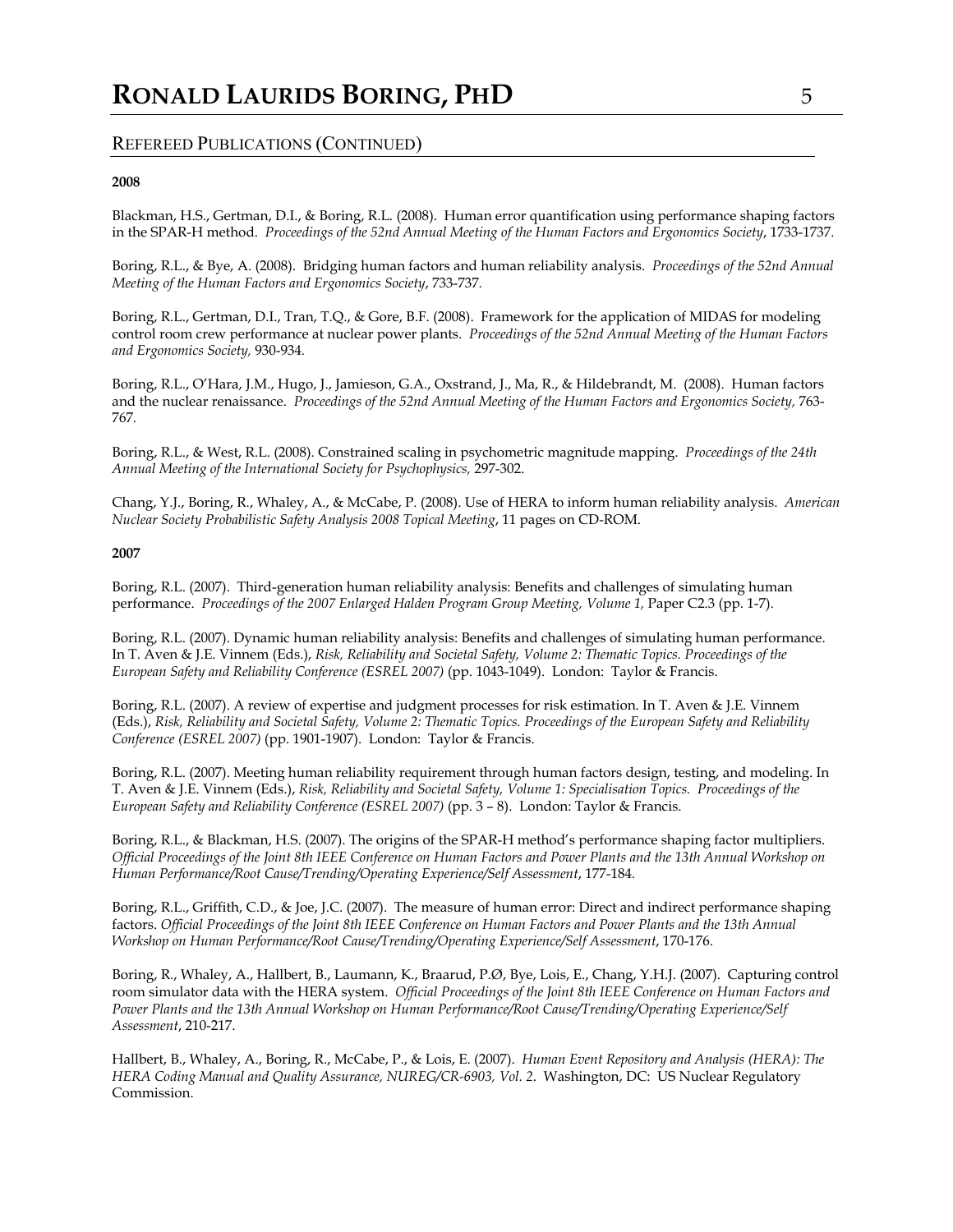## **2007 (Continued)**

Palanque, P., Basnyat, S., Blandford, A., Bernhaupt, R., Boring, R., Johnson, C., & Johnson, P. (2007). Beyond usability for safety critical systems: How to be SURE (safe, usable, reliable, and evolvable)? *CHI 2007 Conference Proceedings, Extended Abstracts,* 2133-2136.

Tran, T.Q., Boring, R.L., Joe, J.C., & Griffith, C.D. (2007). Extracting and converting quantitative data into human error probabilities. *Official Proceedings of the Joint 8th IEEE Conference on Human Factors and Power Plants and the 13th Annual Workshop on Human Performance/Root Cause/Trending/Operating Experience/Self Assessment*, 164-169.

Tran, T.Q., Boring, R.L., Dudenhoeffer, D.D., Hallbert, B.P., Keller, M.D., & Anderson, T.M. (2007). Advantages and disadvantages of physiological assessment for next generation control room design. *Official Proceedings of the Joint 8th IEEE Conference on Human Factors and Power Plants and the 13th Annual Workshop on Human Performance/Root Cause/Trending/Operating Experience/Self Assessment*, 259-263.

Tran, T.Q., Gertman, D.I., Dudenhoeffer, D.D., Boring, R.L., & Mecham, A.R. (2007). Cognitive virtualization: Combining cognitive models and virtual environments. *Official Proceedings of the Joint 8th IEEE Conference on Human Factors and Power Plants and the 13th Annual Workshop on Human Performance/Root Cause/Trending/Operating Experience/Self Assessment*, 195-200.

Tran, T.Q., Garcia, H., Boring, R.L., Joe, J.C., & Hallbert, B.P. (2007). Human factors issues for multi-modular reactor units. *Official Proceedings of the Joint 8th IEEE Conference on Human Factors and Power Plants and the 13th Annual Workshop on Human Performance/Root Cause/Trending/Operating Experience/Self Assessment*, 347-352*.*

Whaley, A.M., Boring, R.L., Blackman, H.S., McCabe, P.H., & Hallbert, B.P. (2007). Lessons learned from dependency usage in HERA: Implications for THERP-related HRA methods. *Official Proceedings of the Joint 8th IEEE Conference on Human Factors and Power Plants and the 13th Annual Workshop on Human Performance/Root Cause/Trending/Operating Experience/Self Assessment*, 322-327*.*

#### **2006**

Boring, R.L. (2006). Statistical considerations for the number of participants in human factors scaling studies. Proceedings of the 50th Annual Meeting of the Human Factors and Ergonomics Society, 1949-1953.

Boring, R.L. (2006). Modeling human reliability analysis using MIDAS. *Proceedings of the Fifth International Topical Meeting on Nuclear Plant Instrumentation,Controls, and Human Machine Interface Technology*, 1270-1274.

Boring, R.L., Dudenhoeffer, D.D., Hallbert, B.P., & Gore, B.F. (2006). Virtual power plant control room and crew modeling using MIDAS. *Joint Halden Reactor Project and CSNI Special Experts' Group on Human and Organisational Factors Workshop on Future Control Station Designs and Human Performance Issues in Nuclear Power Plants*, Paper 5.3 (pp. 1-5).

Boring, R.L., Gertman, D.I., Joe, J.C., Blackwood, L.G., Blackman, H.S., & Brady, B.M. (2006). A simplified expert elicitation guideline. *Proceedings of the 8th International Conference on Probabilistic Safety Assessment and Management,*  Paper PSAM-0089 (pp. 1-9).

Boring, R.L., Gertman, D.I., Whaley, A.M., Joe, J.C., Tran, T.Q., Keller, M.D., Thompson, R.P., & Gerszewski, I.R. (2006). A taxonomy and database for capturing human reliability and human performance data. *Proceedings of the 50th Annual Meeting of the Human Factors and Ergonomics Society,* 2217-2221*.*

Boring, R.L., Tran, T.Q., Gertman, D.I., & Ragsdale, A.S. (2006). A human reliability based usability evaluation method for safety-critical software. *Fifth International Topical Meeting on Nuclear Plant Instrumentation, Controls, and Human Machine Interface Technology*, 1275-1279.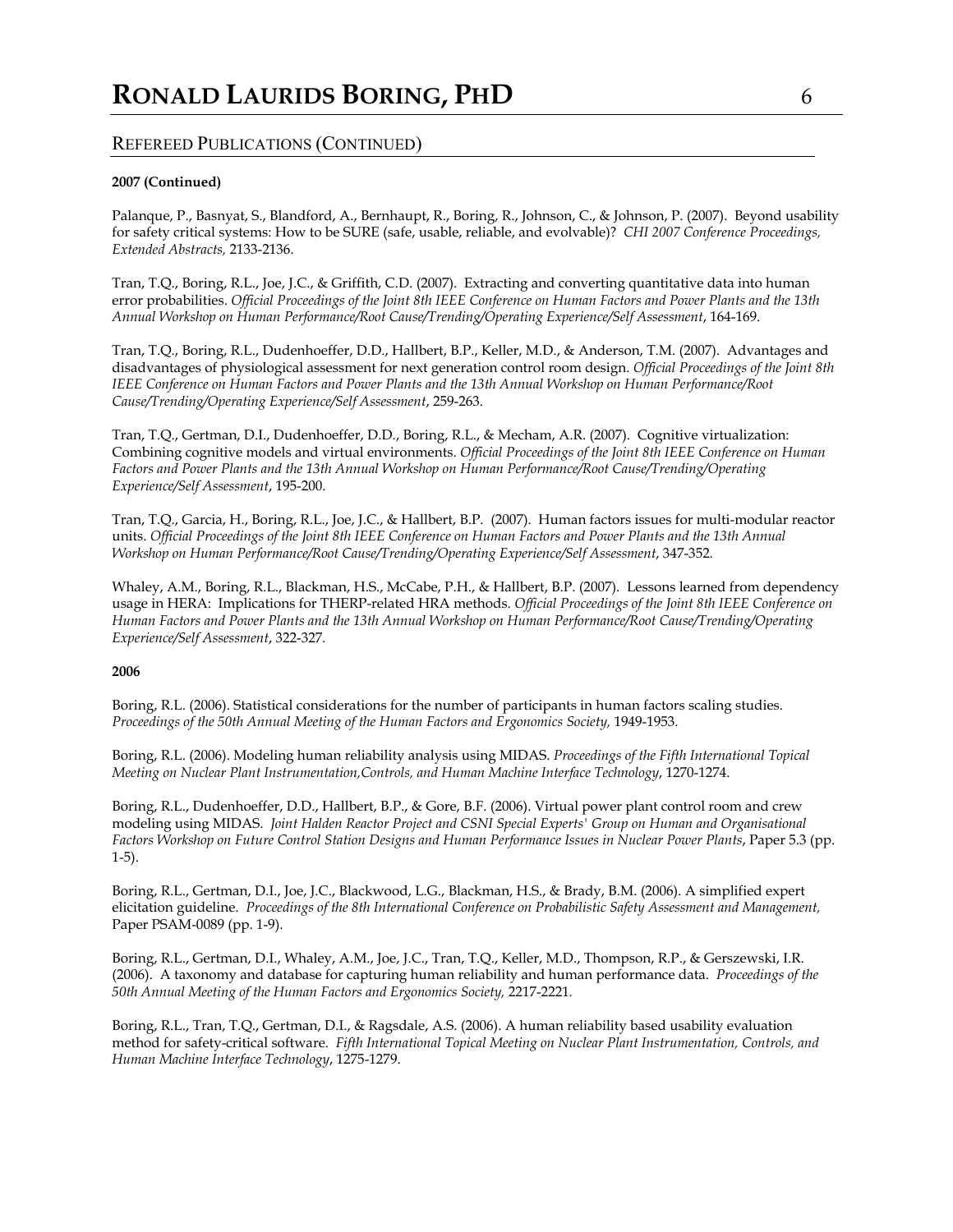# **RONALD LAURIDS BORING, PHD** 7

# REFEREED PUBLICATIONS (CONTINUED)

## **2006 (Continued)**

Boring, R.L., Tran, T.Q., Joe, J.C., Whaley, A.M., Gertman, D.I., Keller, M.D., Thompson, R.P., Gerszewski, I.R., Griffith, C.D., & Anderson, T.M. (2006). *Users' Guide for the NASA Human Reliability Database, INL/EXT-06-11944.* Idaho Falls: Idaho National Laboratory.

Boring, R.L., Whaley, A.M., Tran, T.Q., McCabe, P.H., Blackwood, L.G., & Buell, R.F. (2006). *Guidance on Performance Shaping Factor Assignments in SPAR-H, INL/EXT-06-11959*. Idaho Falls: Idaho National Laboratory.

Chandler, F.T., Chang, Y.H.J., Mosleh, A., Marble, J.L., Boring, R.L., & Gertman, D.I. (2006). *Human Reliability Analysis Methods: Selection Guidance for NASA*. Washington, DC: NASA Office of Safety and Mission Assurance Technical Report.

Dudenhoeffer, D.D., Permann, M.R., & Boring, R.L. (2006). The human factor in network system survivability. *Proceedings of the 8th International Conference on Probabilistic Safety Assessment and Management,* Paper PSAM-0090 (pp. 1-8).

Dudenhoeffer, D.D., Permann, M.R., & Boring, R.L. (2006). Decision consequence in complex environments: Visualizing decision impact. *Sharing Solutions for Emergencies and Hazardous Environments. American Nuclear Society Joint Topical Meeting: 9th Emergency Preparedness and Response/11th Robotics and Remote Systems for Hazardous Environments,* 211-218.

Gertman, D.I., & Boring, R.L. (2006). Human reliability analysis as a modeling tool for homeland defense. *Sharing Solutions for Emergencies and Hazardous Environments. American Nuclear Society Joint Topical Meeting: 9th Emergency Preparedness and Response*/11th Robotics and Remote Systems for Hazardous Environments, 226-230.

Hallbert, B., Boring, R., Gertman, D., Dudenhoeffer, D., Whaley, A., Marble, J., & Joe, J. (2006). *Human event repository and analysis (HERA) system, overview*, *NUREG/CR-6903, Volume 1*. Washington, DC: US Nuclear Regulatory Commission.

Hallbert, B.,P., Boring, R., Lois, E., Gertman, D.I., & Dudenhoeffer, D. (2006). Framework for the human event repository and analysis (HERA) system and its use to quantify human actions. *Proceedings of the 8th International Conference on Probabilistic Safety Assessment and Management,* Paper PSAM-0224 (1-7).

Palanque, P., Bernhaupt, R., Boring, R., & Johnson, C. (2006). Testing interactive software: A challenge for usability and reliability. *CHI 2006 Conference Proceedings,* Paper 448, pp. 1885-1889*.*

#### **2005**

Boring, R.L. (2005). The validity of human and computerized writing assessment. *Proceedings of the 49th Annual Meeting of the Human Factors and Ergonomics Society,* 759-763*.*

Boring, R.L. (2005). Overcoming encumberances on the road to good theory: Human-computer interaction as a catalyst for cognitive theory. In A. Thatcher, J. James, and A. Todd (eds.), *CybErg 2005: Proceedings of the Fourth International Cyberspace Conference on Ergonomics (pp. 452-464). Johannesburg: International Ergonomics Association* Press.

Boring, R.L., & Gertman, D.I. (2005). Atomistic and holistic approaches to human reliability analysis in the US power industry. *Journal of the Safety and Reliability Society, 25(2),* 21-37*.*

Boring, R.L., & Gertman, D.I. (2005). Advancing usability evaluation through human-reliability analysis. *Proceedings of HCI International 2005*.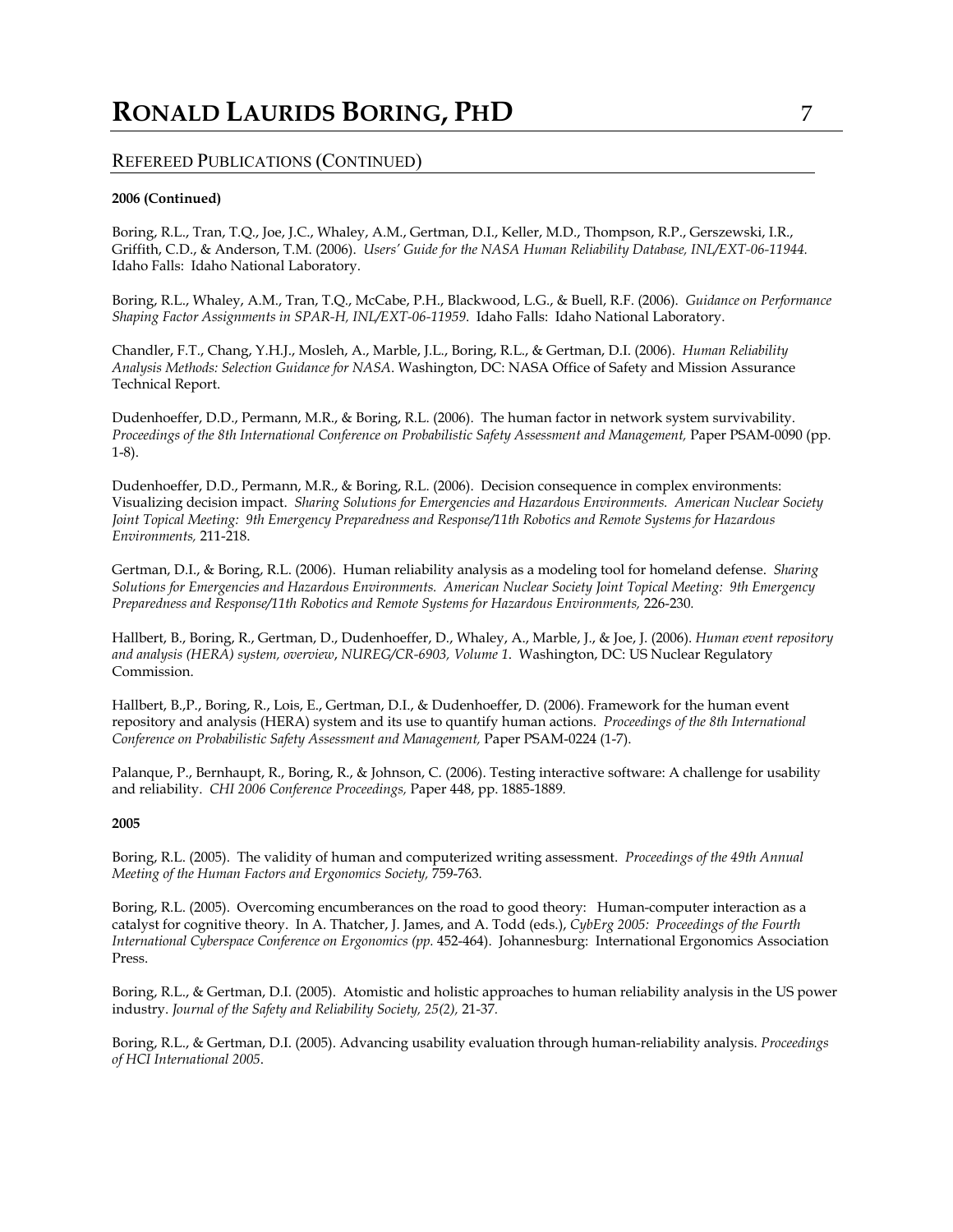## **2005 (Continued)**

Boring, R.L., Gertman, D.I., Joe, J.C., & Marble, J.L. (2005). Human reliability analysis in the US Nuclear power industry: A comparison of atomistic and holistic methods. *Proceedings of the 49th Annual Meeting of the Human Factors and Ergonomics Society,* 1815-1819*.*

Boring, R.L., Gertman, D.I., Joe, J.C., & Marble, J.L. (2005). Proof of concept for a human reliability analysis method for heuristic evaluation of software. *Proceedings of the 49th Annual Meeting of the Human Factors and Ergonomics Society,*  676-680*.*

Boring, R., Gertman, R., Joe, J., Marble, J., Galyean, W., Blackwood, L., & Blackman, H. (2005). *Simplified Expert Elicitation Guideline for Risk Assessment of Operating Events, INL/EXT-05-00433.* Washington, DC: US Nuclear Regulatory Commission.

Boring, R.L., Hugo, J., Richard, C.M., & Dudenhoeffer, D.D. (2005). Human-computer interaction for next-generation control rooms. *CHI 2005 Conference Proceedings,* 206-207.

Boring, R.L., & West, R.L. (2005). Mind as magnitude: Reconsidering information processing in cognitive engineering. *Proceedings of the 49th Annual Meeting of the Human Factors and Ergonomics Society,* 1826-1830.

Bruemmer, D. J., Few, D. A., Walton, M., Boring, R. L., Marble, J. L., Nielsen, C., & Garner, J. (2005). "Turn off the television!": Real-world robotic exploration experiments with a virtual 3-D display. *Proceedings of the Hawaii International Conference on System Sciences (HICSS)*.

Bruemmer, D. J., Few, D. A., Boring, R. L., Marble, J. L., Walton, M., & Nielsen, C. (2005). Shared understanding for collaborative control. *IEEE Journal of Systems, Man, and Cybernetics--Part A: Systems and Humans*, *35*, 494-504.

#### **2004**

Boring, R.L. (2004). *Cognition and Psychological Scaling: Model, Method, and Application of Constrained Scaling.* PhD dissertation, Institute of Cognitive Science, Carleton University, Ottawa, Canada.

Boring, R.L., & Fernandes, G.J. (2004). Measuring visual appeal of web pages. *CHI 2004 Conference Proceedings*, 1557.

Boring, R.L., Gertman, D.I., & Marble, J.L. (2004). Temporal factors of human error in SPAR-H human reliability analysis modeling. *Proceedings of the 48th Annual Meeting of the Human Factors and Ergonomics Society*, 1165-1169.

Bruemmer, D. J., Boring, R. L., Few, D. A., & Marble, J. L. (2004). "I call shotgun!": An evaluation of mixed-initiative control for novice users of a search and rescue robot. *Proceedings of the IEEE Conference on Systems, Man, & Cybernetics*, 2847-2852.

Dudenhoeffer, D.D., Gertman, D.I., Boring, R.L., & Marble, J.L. (2004). Transitioning to advanced human-machine interface technologies. *Proceedings of the Fourth American Nuclear Society International Topical Meeting on Nuclear Power Plant Instrumentation, Controls, and Human-Machine Interface Technologies*, 306-311.

Gertman, D.I., Blackman, H.S., Marble, J.L., Smith, C., & Boring, R.L. (2004). The SPAR-H Human Reliability Analysis Method. *Proceedings of the Fourth American Nuclear Society International Topical Meeting on Nuclear Power Plant Instrumentation, Controls, and Human-Machine Interface Technologies*, 67-73.

Gertman, D. I., Boring, R. L., Beitel, G., & Plum, M. (2004). Characterization process for representation of human factors and human reliability in facility security. *Transactions of the Annual Meeting of the American Nuclear Society*, 295.

Gertman, D.I., Boring, R.L., Marble, J.L., & Blackman, H.S. (2004). Mixed model usability evaluation of the SPAR-H human reliability analysis method. *Proceedings of the Fourth American Nuclear Society International Topical Meeting on Nuclear Power Plant Instrumentation, Controls, and Human-Machine Interface Technologies*, 59-67.